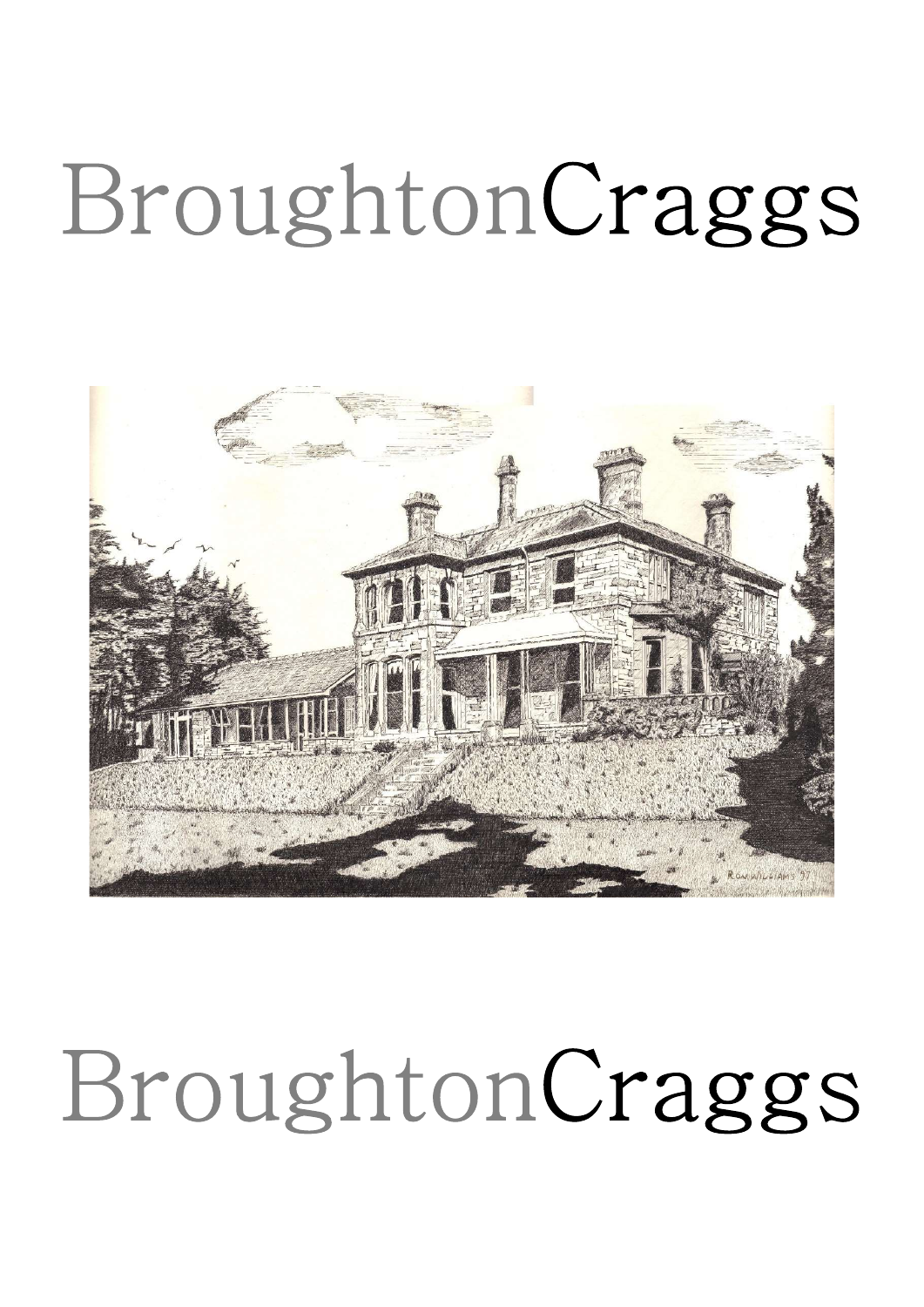#### STARTERS

| <b>VEGETABLE SOUP</b><br>Chef's soup served with a crusty roll and butter.                                                                                                                                          | Allergen Advice $(2)(7)(13)$                              | £4.90           |
|---------------------------------------------------------------------------------------------------------------------------------------------------------------------------------------------------------------------|-----------------------------------------------------------|-----------------|
| <b>GARLIC BREAD</b><br><b>ADD CHEESE</b>                                                                                                                                                                            | Allergen Advice (2)<br>Allergen Advice (2)(7)             | £3.90<br>$+25p$ |
| <b>GARLIC MUSHROOMS</b><br>Crispy coated garlic mushrooms, served with a seasonal salad and a garlic mayonnaise dip.                                                                                                | Allergen Advice $(2)(4)$                                  | £5.10           |
| <b>DEEP FRIED CALAMARI</b><br>Served on a bed of seasonal salad, with a garlic mayonnaise or sweet chili dip.                                                                                                       | Allergen Advice $(2)(4)(7)(8)(9)$                         | £5.10           |
| <b>PRAWN PLATTER</b><br>Atlantic prawns topped with Marie Rose sauce, served with seasonal salad and brown<br>bread.                                                                                                | Allergen Advice (2)(3)(4)(7)(13)(14)                      | £6.50           |
| <b>CHICKEN STRIPS</b><br>Crispy breaded chicken strips, served with a seasonal salad<br>and a garlic mayonnaise or sweet chili dip.                                                                                 | Allergen Advice $(1)(2)(4)(9)$                            | £6.50           |
| <b>PATE</b><br>Farmhouse pate on a bed of seasonal salad, served with toasted fingers and a tomato chutney.                                                                                                         | Allergen Advice $(1)(2)(4)(7)(9)(10)(13)$                 | £6.10           |
| <b>FAN OF MELON</b><br>Fan of honeydew melon drizzled with raspberry coulis.                                                                                                                                        | Allergen Advice                                           | £4.90           |
|                                                                                                                                                                                                                     | <b>CLASSICS</b>                                           |                 |
| <b>STEAK PIE</b><br>Tender pieces of steak in a rich gravy, with a short crust pastry, served with homemade<br>chips, peas, carrots and a rich gravy.                                                               | Allergen Advice $(1)(2)(4)(7)$                            | £9.90           |
| <b>HOMEMADE LASAGNE</b><br>Layers of minced British beef, Bolognese sauce, pasta, Béchamel sauce and topped with<br>melted cheddar cheese, served with a seasonal salad garnish<br>and either garlic bread or chips | Allergen Advice $(1)(2)(4)(7)(13)$                        | £9.90           |
| <b>SCAMPI</b><br>Breaded wholetail scampi, served with homemade chips, peas and seasonal salad garnish.                                                                                                             | Allergen Advice $(2)(3)(4)(9)$                            | £9.90           |
| <b>STICKY CHICKEN SKEWERS</b><br>Glazed in a sweet chili sauce or BBQ sauce on a bed of onions and peppers,<br>served with <b>chips</b> or <b>rice</b> or $\frac{1}{2}$ and $\frac{1}{2}$                           | Allergen Advice $(1)(2)(13)$                              | £12.50          |
| <b>CHICKEN KIEV</b><br>Chicken parcel filled with garlic butter coated in breadcrumbs<br>with chips and seasonal salad.                                                                                             | Allergen Advice $(1)(2)(4)(7)$                            | £10.20          |
| <b>RANCHERO CHICKEN MELT</b><br>Chicken fillet with bacon and BBQ sauce topped with melted mozzarella served<br>with chips and seasonal salad.                                                                      | Allergen Advice $(7)(10)(12)(14)$                         | £11.20          |
| <b>SALMON STEAK</b><br>Served with homemade chips and peas and seasonal salad garnish.<br>Have it your way plain, sweet chili or hollandaise sauce.                                                                 | Allergen Advice (5) (Hollandaise add $(1)(2)(4)(7)(13)$ ) | £15.50          |
| <b>FISH &amp; CHIPS</b><br>Allergen Advice (7)(10)(12)(14)<br>Crispy hand-battered cod, Served with tartare sauce, seasonal salad, homemade chips<br>and optional mushy peas.                                       |                                                           | £13.90          |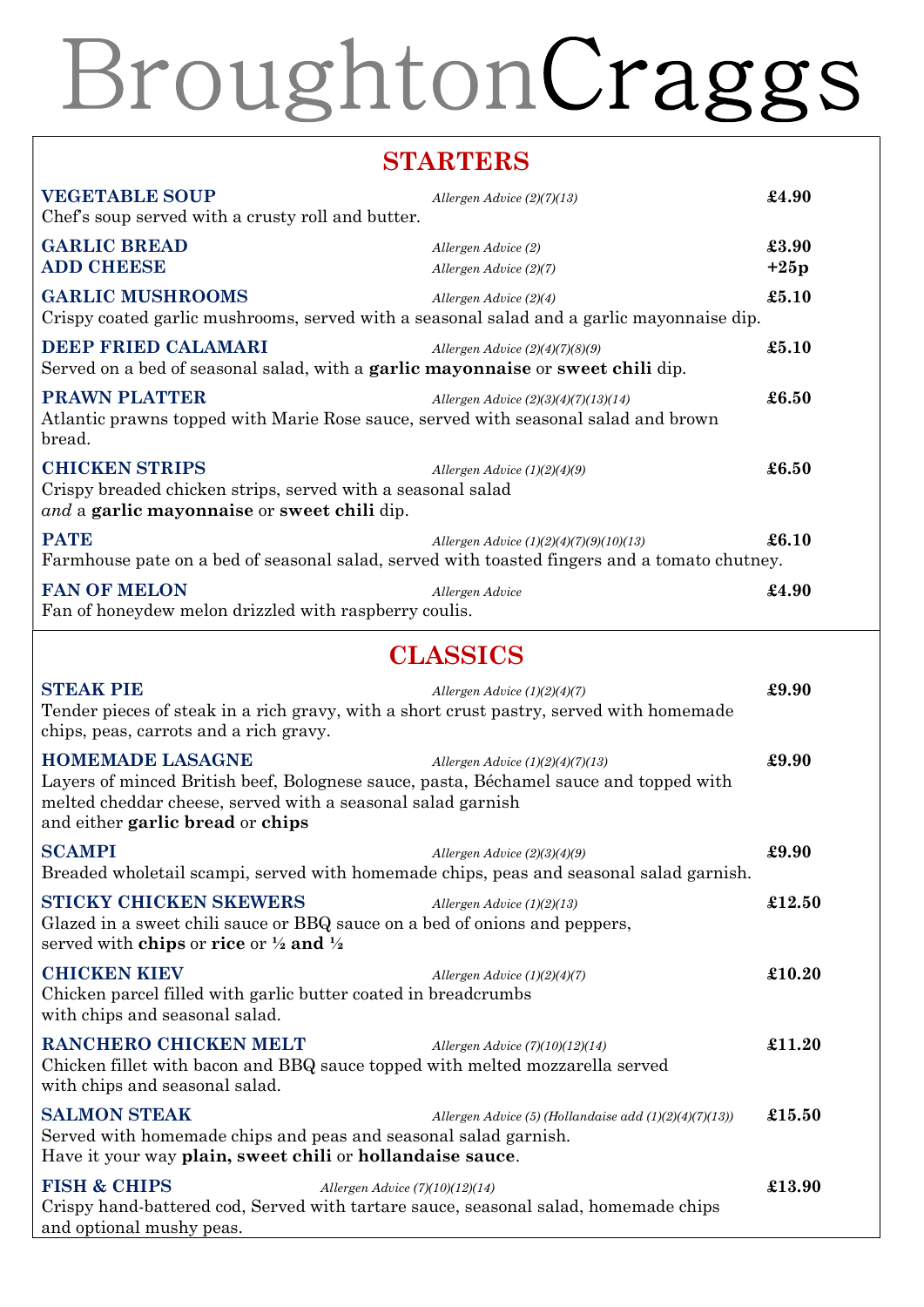### **STEAKS**

| Served with peas and a seasonal salad garnish with either homemade Chips or Jacket Potato                                                            |                                                      |                                |  |  |
|------------------------------------------------------------------------------------------------------------------------------------------------------|------------------------------------------------------|--------------------------------|--|--|
| <b>80z SIRLION</b><br>Grilled to your liking and served with mushrooms, tomato and onion rings                                                       | Allergen Advice (2)                                  | $\pounds16.50$                 |  |  |
| <b>SURF AND TURF</b><br>$\pounds16.50$<br>Allergen Advice (2)<br>Rump steak and breaded wholetail scampi served with onion rings, mushrooms & tomato |                                                      |                                |  |  |
| Side order of Peppercorn sauce<br>Side order of Diane sauce                                                                                          | <i>Allergen Advice</i> (7)<br>Allergen Advice (7)(9) | $\pounds2.50$<br>$\pounds2.50$ |  |  |
| <b>GRILLED GAMMON STEAK</b><br>10oz gammon steak served with a fried egg                                                                             | Allergen Advice (4)                                  | £11.90                         |  |  |
| CHRRY HOUSE                                                                                                                                          |                                                      |                                |  |  |

#### CURRY HOUSE

#### All our curries are served with rice, chips or half and half.

| <b>CHICKEN</b><br><b>VEGETABLES</b> | Allergen Advice (9)(7 Korma only)<br>Allergen Advice (9) (7 Korma only) | £9.90<br>£8.90 |
|-------------------------------------|-------------------------------------------------------------------------|----------------|
| <b>PRAWN</b>                        | Allergen Advice (3)(9) (7 Korma only)                                   | £10.90         |
|                                     |                                                                         |                |

#### VEGETARIAN OPTIONS

| All vegetarian meals are served with either chips, peas and seasonal salad, or garlic bread and seasonal salad.                                                                                     |                                                                                                                                     |        |  |  |
|-----------------------------------------------------------------------------------------------------------------------------------------------------------------------------------------------------|-------------------------------------------------------------------------------------------------------------------------------------|--------|--|--|
| <b>SPINACH &amp; RICOTTA CANNELLONI</b><br>Cannelloni filled with spinach and a creamy ricotta cheese sauce<br>with slow roasted tomatoes.                                                          | Allergen Advice $(1)(2)(7)$                                                                                                         | £10.90 |  |  |
| <b>BROCCOLI AND CREAM CHEESE BAKE</b>                                                                                                                                                               | Allergen Advice $(1)(2)(7)$<br>Broccoli florets in a creamy sauce, topped with sliced potatoes and melted cheese                    | £10.90 |  |  |
|                                                                                                                                                                                                     | <b>BURGERS</b>                                                                                                                      |        |  |  |
| <b>CLASSIC</b><br>Two 4oz beef burgers                                                                                                                                                              | All of our Beef Burgers are served in a bun with seasonal salad and homemade chips.<br>Allergen Advice (2)(4)(9)(10)(12)(13)(14)    | £8.50  |  |  |
| <b>CHEESE BURGER</b><br>Two juicy 4oz beef burgers topped with melted cheddar cheese<br>Add crispy bacon $-$ £1.00                                                                                  | Allergen Advice (2)(4)(9)(10)(12)(13)(14)                                                                                           | £9.50  |  |  |
| <b>CHICKEN BURGER</b>                                                                                                                                                                               | Allergen Advice (2)(4)(9)(10)(12)(13)(14)<br>Two crispy chicken burgers served in a bun with lettuce, mayonnaise and homemade chips | £9.50  |  |  |
| <b>CRAGGS' BURGER STACK</b><br>£13.90<br>Allergen Advice (2)(4)(9)(10)(12)(13)(14)<br>A mountain of Three Grilled 4oz beef burgers, Melted cheddar cheese, Crispy bacon and homemade<br>onion ring. |                                                                                                                                     |        |  |  |
|                                                                                                                                                                                                     | <b>SALADS</b>                                                                                                                       |        |  |  |
|                                                                                                                                                                                                     | Coleslaw, beetroot, egg, peppers, grated carrots all served on bed of a seasonal salad : CHOICE OF                                  |        |  |  |
| <b>CHEESE</b>                                                                                                                                                                                       | Allergen Advice $(2)(4)(7)(9)$                                                                                                      | £9.90  |  |  |
| <b>TUNA</b>                                                                                                                                                                                         | Allergen Advice $(2)(4)(5)(9)$                                                                                                      | £10.90 |  |  |
| <b>CHICKEN</b>                                                                                                                                                                                      | Allergen Advice $(2)(4)(9)$                                                                                                         | £10.90 |  |  |
| <b>PRAWNS</b>                                                                                                                                                                                       | Allergen Advice $(2)(3)(4)(9)$                                                                                                      | £11.90 |  |  |
|                                                                                                                                                                                                     | FANCY SOMETHING SWEET? Check out our specials boards for sweat treats from                                                          | £4.50  |  |  |
| <b>HOT BEVERAGES Tea / Coffee / Hot Chocolate</b>                                                                                                                                                   |                                                                                                                                     | £1.90  |  |  |

LIQUOR COFFEES Baileys / Tia Maria / Whiskey / Brandy And more  $$5.90$